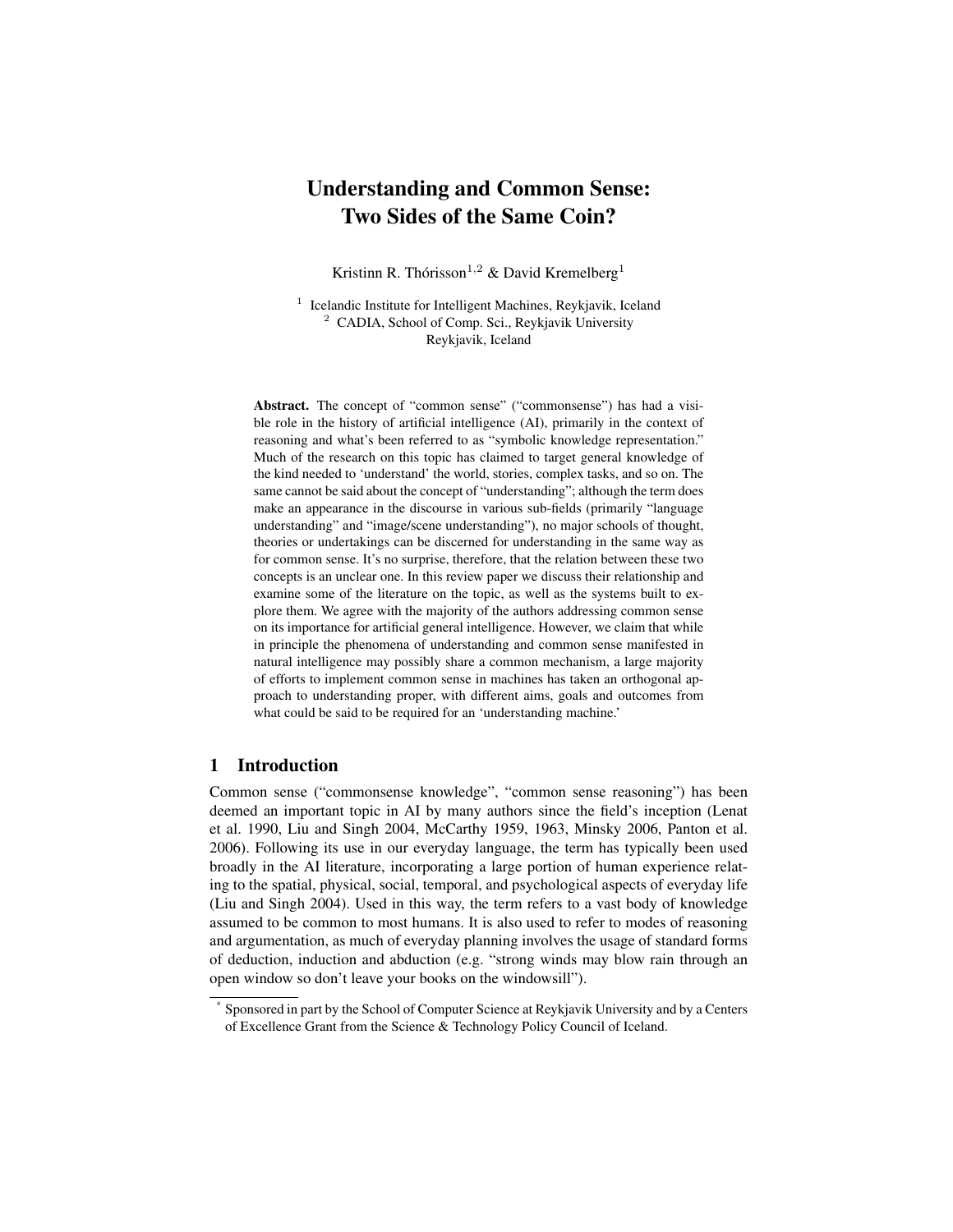The relation of common-sense and understanding is an unclear one. What can be said with some certainty is that in the AI literature, common sense has almost always been aligned with human common sense – that is, the knowledge that defines human common sense, with numerous attempts having been made to imbue machines with this same knowledge (Cambria et al. 2012, Lenat et al. 1990, Liu and Singh 2004, McCarthy 1959, Panton et al. 2006, Poria et al. 2014). The best known example is the Cyc project of Lenat's Cycorp Inc. (Lenat 1995), whose database currently consists of seven million axioms, 630,000 concepts and 38,000 relations between those concepts. [1](#page-1-0)

Common sense may intuitively seem closely related to the concept of understanding. This seems to have been the opinion of Minsky and Papert, among others, who in 1970 wrote, when discussing one of Aesops fables: "The usual test of understanding is the ability of the child to answer questions like Did the Fox think the crow had a lovely voice? The topic is sometimes classified as natural language manipulation or as deductive logic, etc. These descriptions are badly chosen. For the real problem is not to understand English; it is to understand at all." (Minsky and Papert 1970:38). This text appeared in the section with the heading 'Narrative, Microworlds, and "Understanding" ' (quotes by the authors), throughout which the terms *understanding* and *meaning* are always in quotes when referred to in the context of machines, indicating a certain distrust towards the possibility of infusing them into machines in any real sense; why the authors did not aim for "real" understanding and "real" meaning may be because these concepts were not—at that time—very well understood (no pun intended). The authors conclude that a good body of knowledge is equally necessary for common sense as are reasoning rules to understand stories such as that of Aesop's crow, and predicting that "less than a million statements" (Minsky and Papert 1970:40) would be needed for such a knowledge base to work for that purpose. In the 40 years since this text was written, this heavy emphasis on background knowledge - which in their case at least seems synonymous with common sense - has only grown, and the terms have been used largely interchangeably (Lenat et al. 1990, Liu and Singh 2004, Panton et al. 2006).

We see the relationship between understanding and common sense as being far from settled, especially in light of the seemingly long road still ahead for reaching "true AI" (artificial general intelligence) and ask,

#### – *Can common sense exist without understanding?*

Are they perhaps two sides of the same coin? If so, what coin is that? Put another way, for any subject  $X$ , can a state of knowledge exist, and be held by an agent, that is deemed "common sense" with respect to  $X$  while the knowledge cannot be said to contain "understanding" of  $X$ ? The question can of course be turned around, and this brings out the second question,

#### – *What is the relationship between 'common sense' and 'understanding'?*

To answer these questions one must look more deeply at the concepts themselves, and perhaps consider their usage and relation to some real-world examples. We look at the relevant literature and examine systems built to implement common-sense reasoning. The rest of this review paper is organized as follows: a discussion of common sense as it has been treated and previous attempts to implement it in systems along with

<span id="page-1-0"></span><sup>1</sup> *http://www.cyc.com/platform/*, accessed Apr. 29 2017.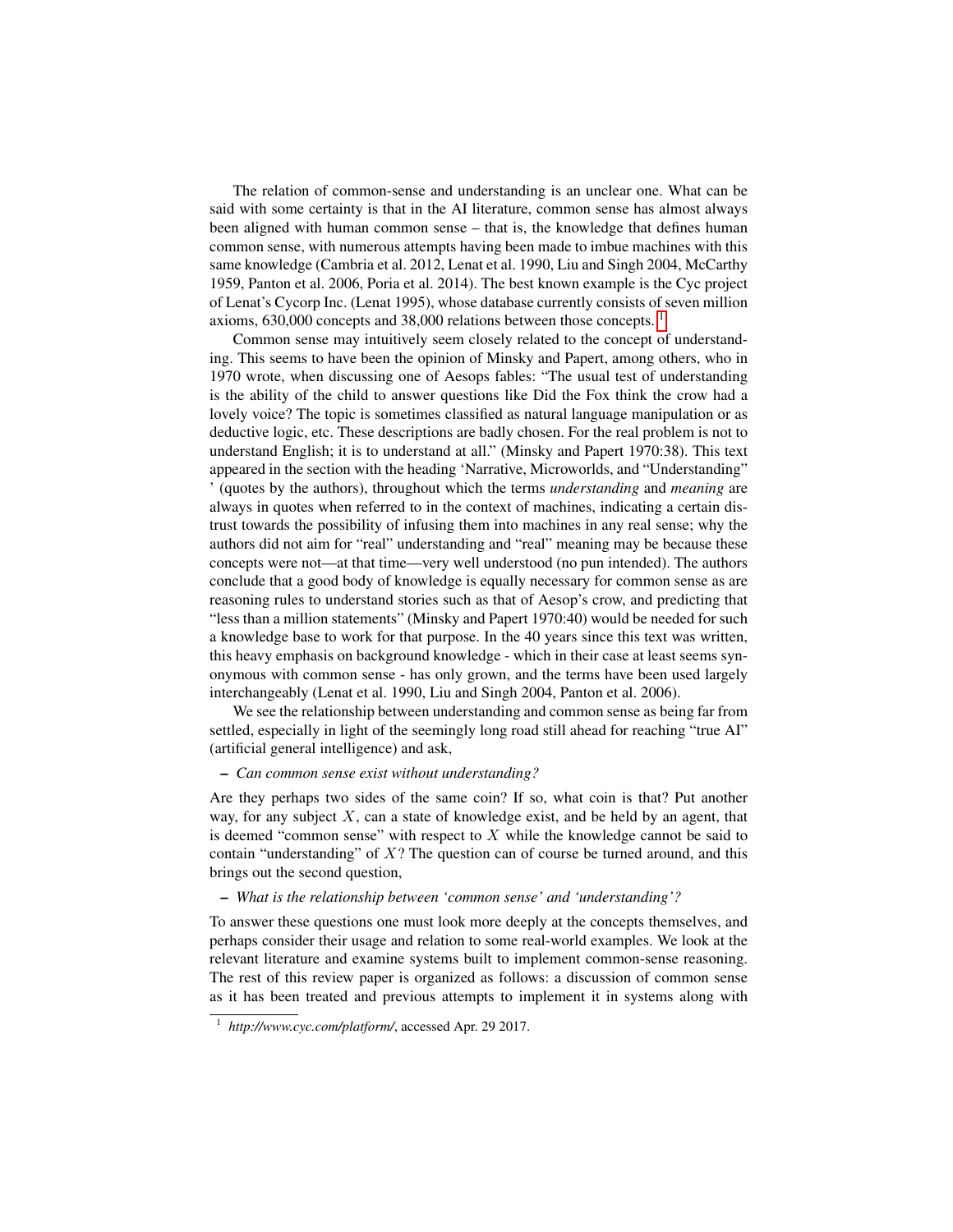a review of how this relates to our theory of understanding, the limitations seen in systems which have attempted to implement common sense, followed by a discussion contrasting understanding and common sense, and followed finally by our conclusions.

## 2 Common Sense & Understanding

To date, common sense has been viewed in a narrow way within the AI literature, generally being conceptualized as consisting of a body of facts or information. Accordingly, systems intended to demonstrate common-sense reasoning have generally tried to imbue common sense through pre-programming of vast amounts of knowledge. Few if any definitions of the term can be found, forcing us to rely on our general common sense of commonsense.

Broad, consistent knowledge about everyday things allows us humans to "flexibly understand and react to novel situations" (Panton et al. 2006). Analogously, if we could imbue machines with such broad and consistent knowledge the same should hold for machines. In 1990 the authors of Cyc argued that vast amounts of common sense knowledge would be required to produce an AI (Lenat et al. 1990). The argument goes that a large, general knowledge base enables consistent, efficient, and correct reasoning about everyday things with relatively simple and few rules (Minsky and Papert 1970), and a system with broad knowledge about facts and relations could thus be successful in completing tasks that require common sense (Panton et al. 2006). Without such knowledge and reasoning ability, however, systems will remain idiots savants (Panton et al. 2006).

Liu and Singh (2004) discuss ConceptNet, a commonsense knowledge base and natural language processing toolkit whose knowledge representation is semi-structured English. The commonsense knowledge contained within their database include spatial, physical, social, temporal, and psychological aspects of everyday life. The authors argue, however, that while some success has been found when using keyword-based and statistical approaches with respect to areas such as information retrieval, data mining, and natural language processing, it appears that these approaches provide too shallow of an understanding for all practical purposes, and that larger amounts of semantic knowledge are required in order to allow software to have a deeper understanding of text, echoing other authors' call for larger, more extensive knowledgebases.

These "common-sense" systems have numerous aspects in common: A knowledgebase (database + rules for how to use the data + metadata + network of relationships between the data) built on the same rules as typical databases in computer science, using hand-written rules authored along the same way as regular software is written. Relations between data are somewhat different from regular business rules in e.g. a bank or IT company, the principles for running such systems are very close to those governing operating systems and IT networks.

Understanding, which on the face of it seems highly related to common sense, takes up much less space than the concept of common sense in the AI literature, at least as an independent phenomenon or process, and when discussed seems to be considered largely synonymous with it, or even a less precise way of talking about common sense. Discussions of understanding proper have been mainly limited to the field of philosophy, which has been somewhat dominated by a language-centric viewpoint that aligns well with the symbolic approach to common sense, where knowledge is defined as "true, justified belief" (cf. Grimm 2014, Potter 1994, Grimm 1988).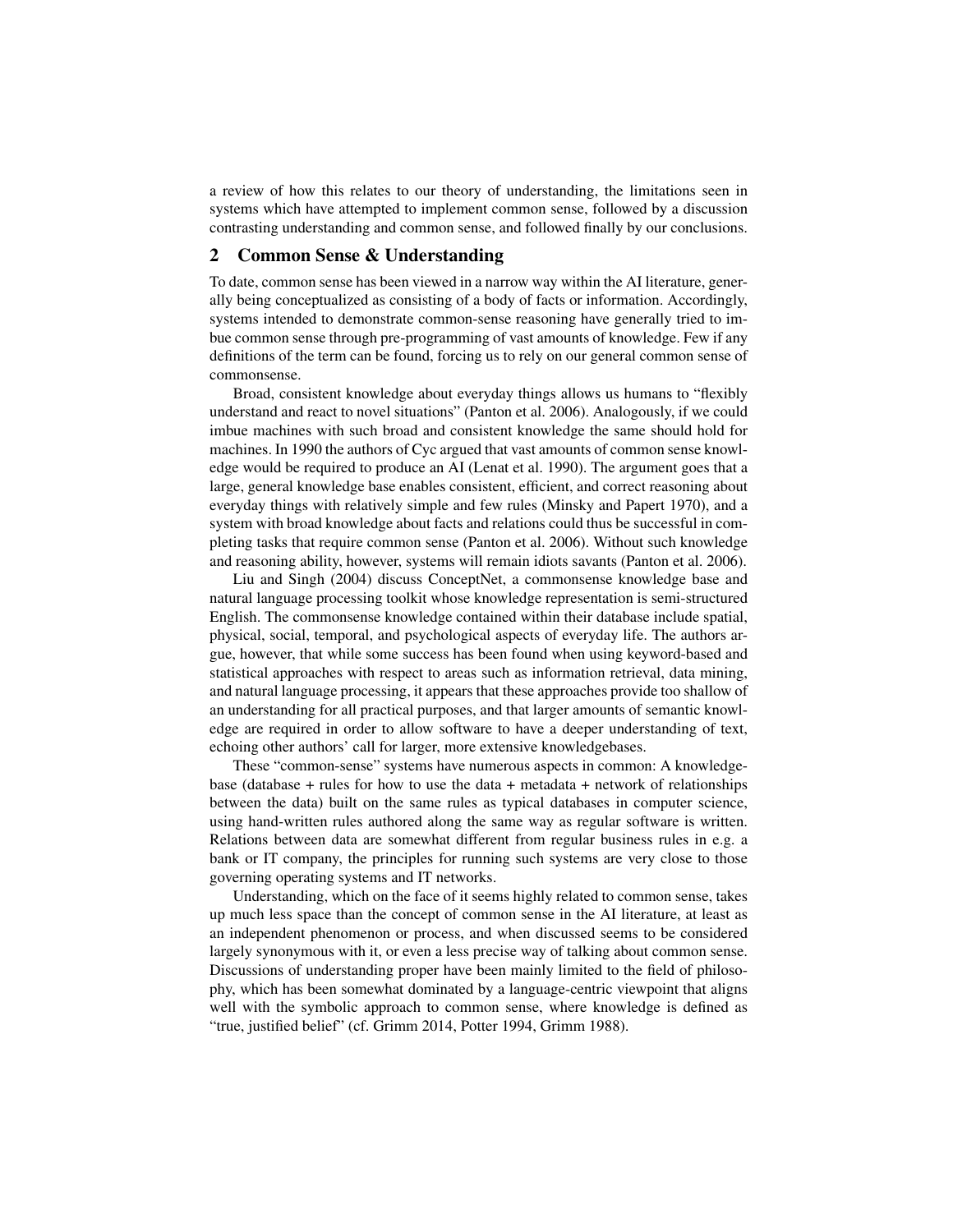In prior work we proposed a theory of understanding that rests on the idea that a learner that acquires understanding is in fact building a model that captures causal and other relations in the phenomenon being thus understood (Thórisson et al. 2016). Isolating causal relations is necessary in order to commit intervening actions that will produce predictable results. Modeled causal relations can be manipulated through the application of ampliative reasoning (cf. Wang 2012) due to the hypothetico-deductive nature embedded in macro-scale causality. Without causality, in fact, not much can be done – committing to a behavior with the aim to achieve a certain outcome for thing  $Y$ by manipulating  $X$  is not successful when the two are only correlated but not causally related.

In our approach, causal-relational models must be micro-malleable: to take into account any new fact or piece of knowledge that changes some of the assumptions already incorporated, however large or small, without having to re-structure all of the knowl-edge from scratch.<sup>[2](#page-3-0)</sup> "Common sense" is generally thought to be common among humans (hence the name), while commonalities relating to experience should generalize more broadly, in such a way that if the system experienced an environment vastly different from a human environment it should still have common sense. Such a system as we describe must be able to produce models, on its own, in which rules are induced through observation and experience. Given an agent A with models M of a phenomenon  $\Phi$ —  $M_{\Phi}$ —we have proposed the following definition of understanding:<sup>[3](#page-3-1)</sup> A's *understanding* of phenomenon  $\Phi$  made up of sub-parts  $\varphi \in \Phi$ , depends on the accuracy of its models  $M_{\Phi}$  with respect to  $\Phi$ . Understanding is a (multidimensional) gradient from low to high levels, determined by the quality (correctness) of two main aspects in  $M_{\Phi}$  relative to  $\Phi$ :

U1 The *completeness* of the *set* of elements  $\varphi \in \Phi$  represented by  $M_{\Phi}$ . U2 The *accuracy* of the *relevant* elements  $\varphi$  represented by  $M_{\Phi}$ .

We also suggest that understanding can be tested for in the following ways:

- (1) To *predict* Φ; (2) To *achieve goals* with respect to Φ;
- (3) To *explain* Φ; and (4) To *(re)create* Φ.

This approach has been implemented in a system called AERA/S1, which demonstrates cognitive mechanisms very different from both classical symbolic systems such as Cyc and ConceptNet, reinforcement learners, and artificial neural net systems such as deep and recurrent neural nets (ANNs) (Nivel et al. 2014). S1 has been shown to be able to learn very complex spatio-temporal tasks from observation when given only a tiny amount of information up front, including a few top-level goals it should achieve. It does not require enormous hand-coding like (most) symbolic approaches, and neither does it require the tens of thousands of data and training iterations of ANNs. It can handle a vastly greater number of variables than the most sophisticated reinforcement learners to date, and it can handle inconsistencies and contradictions. It also learns cumulatively and continuously – on the job (Nivel et al. 2013, Nivel et al. 2014).

<span id="page-3-0"></span><sup>&</sup>lt;sup>2</sup> This bears a relation to McCarthy's (1998) concept of "elaboration tolerance": Micromalleability is a way to imbue causal-relational models with elaboration tolerance.

<span id="page-3-1"></span> $3$  For a thorough overview of this theory see Thórisson et al. (2016).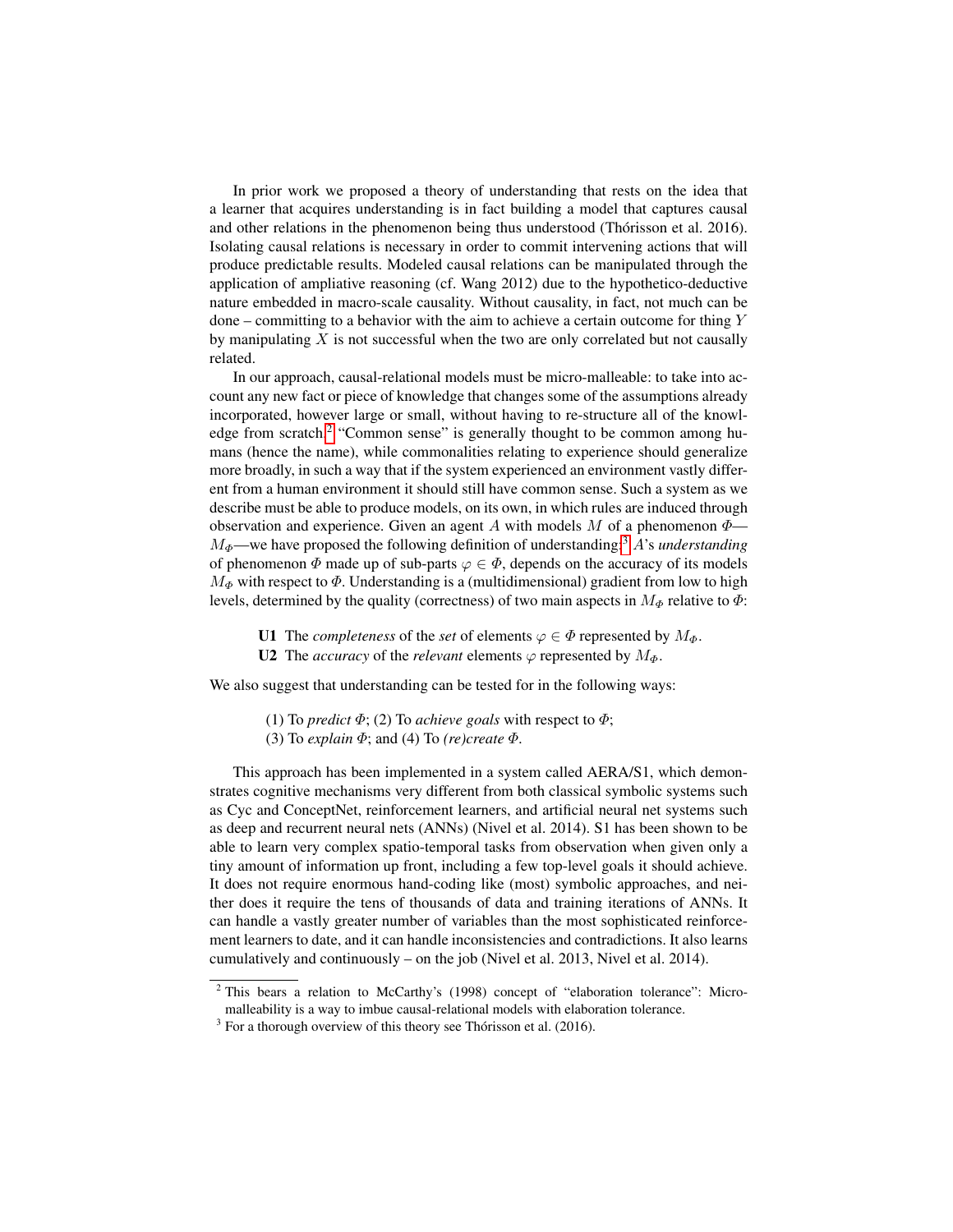## 3 Some Limitations Observed in Commonsense Systems To Date

When looking at the performance, capabilities and state of commonsense/expert systems to date, three things jump out. First, no system so far has demonstrated automatic acquisition of commonsense knowledge. Second, very few have been provided with more than a few thousand axioms/rules/knowledge-nodes/facts – the main exception being Cyc, which contains over seven million axioms.<sup>[4](#page-4-0)</sup> And thirdly, they all demonstrate a level of brittleness evident in frequent and unexpected errors and failures whose source, while not too difficult to trace in each case, is virtually impossible to foresee.

With respect to systems focusing on common-sense reasoning, while little has been written explicitly addressing their brittleness, this is a common concern that has been raised not only by critics of the approach but also by the authors of such systems (cf. Panton et al. 2006:22). However, when brittleness has been addressed by the developers of such systems it is often in the context of arguing that more rules are needed, hypothesizing that while programs lacking commonsense reasoning are brittle, those with sufficiently large databases will not be (Panton et al. 2006; Lenat et al. 1990). Examples of brittleness have been provided in the way of expert systems which break down in the face of contradictions and in areas outside their domain (Lenat et al. 1990). Pratt (1994) provides one of the more illuminating analyses of brittleness—in his case with Cyc—where numerous failures of an actual demonstration of the system were ex-posed in routine interaction.<sup>[5](#page-4-1)</sup> Other publications do not present very strong evidence to anything contrary, with Lenat et al. stating in 2006 that Cyc fails to produce correct facts more often than 50 percent of the time, when searching the World Wide Web was used as a resource (Panton et al. 2006:22). All in all, "common-sense" systems seem still to fall short of their main goal when it comes to real-world performance.

To dissect this a bit further, one of the failures of expert systems in particular, and the classical symbolic approach in general, is the often-referenced mistake by a medical diagnosis system to diagnose a rusty car as "having measles". Such errors are due to lack of contextual knowledge. Another source of brittleness stems from the human ability to handle alternative background assumptions - a popular example being this exchange between father and child: Child: Do knights slay fire-breathing dragons? Father: Yes. Child: Do fire-breathing dragons exist? Father: No. The ability to humans to seemingly freely alter the assumptions on which reasoning is done, without losing track of the context, allow us to talk about imaginary things, hypothetical things, uncertainty, and numerous other things that are difficult to program in an automatic reasoning engine based on augmented first-order logic. Other sources of difficulty in commonsense reasoning are, for instance, unusual usage of the rich experience-based knowledge that humans have about the world (e.g. a rock being used as a table – a table with no legs), and when we use analogies (e.g. "The woods are his home away from home"). Another source of brittleness relates to a lack of contextual flexibility. While humans have many domains and resources to draw from, programs fail when situations exceed their limitations (Lenat et al. 1990).

<span id="page-4-0"></span><sup>4</sup> *http://www.cyc.com/platform/*, accessed Apr. 29 2017.

<span id="page-4-1"></span> $<sup>5</sup>$  In a demo given of Cyc to one of the authors of this paper (Thórisson) in 1998 (around 200</sup> images instead of 20), unexplained inconsistencies surfaced, albeit different ones from those reported by Pratt (1994).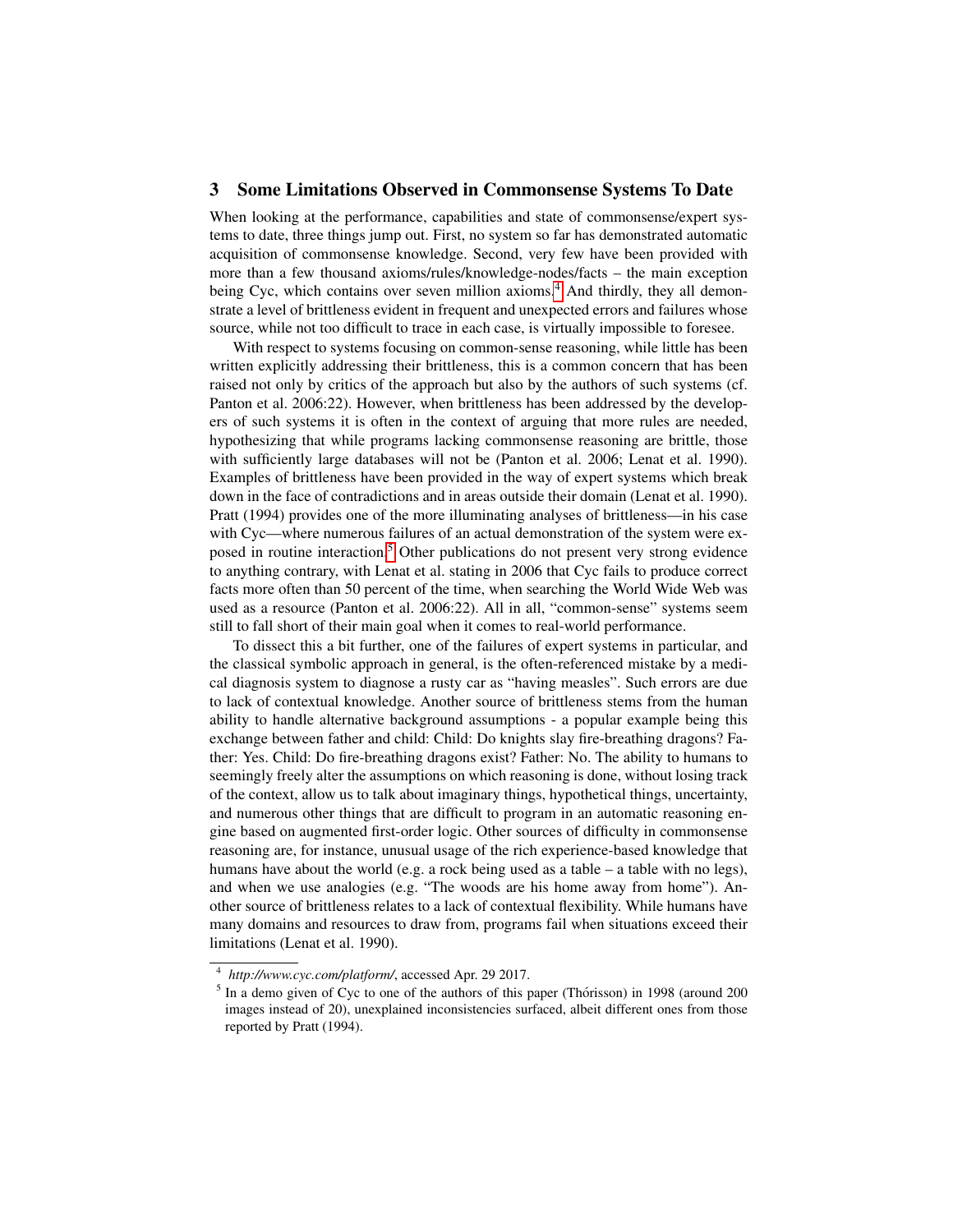Some have argued that overcoming brittleness requires broad knowledge, and that a certain breadth is necessary and sufficient to begin to integrate new knowledge automatically (Lenat et al. 1990). The Cyc database is one of a few serious efforts to test this hypothesis. The original number predicted as necessary and sufficient for the system to start learning more or less on its own was 1 million rules (Lenat 1995).<sup>[6](#page-5-0)</sup>

#### 4 Why Understanding is Not Common Sense

Judging from the preceding literature review, it would seem that an overemphasis on the concept of commonsense in AI has resulted in the relegation of the broader concept of *machine understanding* to the sidelines. In the example of Cyc, the creators hypothesized that with respect to common-sense knowledge acquisition, one million axioms relating to basic (human experience) facts would be foundationally sufficient for the system to begin reading text authored by humans and acquiring the embedded knowledge mostly automatically, with one million axioms being an "inflection point" of sorts. When one million axioms did not produce adequate performance, the minimum was increased to two million; still, Cyc continued to display similar issues in performance - unexpected brittleness and failures. Interestingly, the Cyc project continued and is now at seven million axioms. This expected minimum might be sufficient, finally, but we have not seen any evidence thereof. We suspect that other factors are at play than simply the size of the knowledge base.

This raises important questions. For example: Is the representation method chosen in symbolic expert systems a good one for supporting automatic knowledge acquisition? Is first- (or second-) order logic a proper foundation for achieving robust results for the purposes these systems are built? Is a database with hand-written rules and relations a good foundation for machines to acquire and reach "common sense"?

A related question relates to the very definition of common sense – and also one that directs our attention to the anthropocentrism of the data these systems have been based on. Is the fact that "the third president of country  $X$  was  $Y$  really what we mean by the term "common sense"? Perhaps there are more fundamental aspects of the physical world that must be represented correctly and acquired autonomously by the correct mechanisms that must be present such that the system can learn such facts autonomously. Most importantly, are there other things, besides or instead of the reasoning methods employed, that enable such systems to acquire knowledge autonomously?

In our approach, the ability to understand—or more precisely to deepen/broaden one's understanding—must involve a capacity for automatic knowledge acquisition, as opposed to axioms hand-coded by humans. The conceptualization of common sense embodied in symbolic approaches relying on human-authored knowledge seem too simple and too human-centric, lacking the generalizability needed to achieve human-like understanding. Our own approach involves a representation of concepts that is built up of peewee-size models, that when brought together to model a particular phenomenon will predict its behavior under various conditions. These models can be shared between concepts – in fact, rather than being "made up of" such models, concepts in our ap-

<span id="page-5-0"></span><sup>6</sup> This number may have originated from the MIT AI lab (Minsky and Papert 1970), however, its origin or argumentation for why *this* number and not some other is not provided in the respective publications.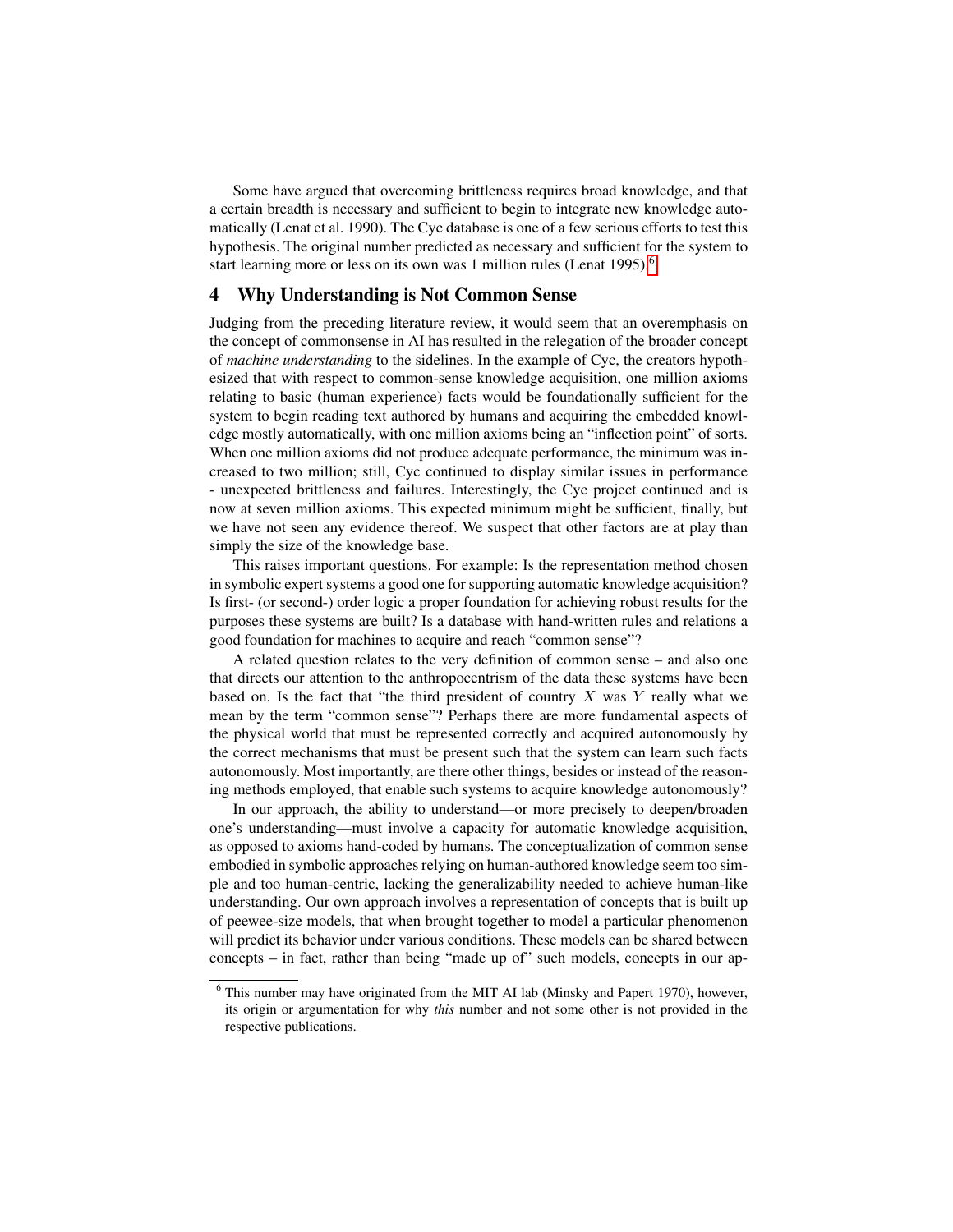proach are dynamically constituted by the system on the fly, based on experience, by assembling appropriate models for a particular computation that must be done. General or "common sense concepts" are then dynamic model assemblies that have happened to be useful a number of times for the system that generated them (i.e. the machine, not a human). Understanding in our conception, then, is the application of such model assemblies for modeling causal and other relations between sensed phenomena, and for guiding goal-driven planning in realtime.

We have experimented with systems built in this way and compared them with other cognitive architectures (Thorisson and Helgason 2012). The results, which are ex- ´ plained in some detail in Nivel et al. (2013) and Nivel et al. (2014), have demonstrated robust sequence learning - robust in the sense of acquiring complex patterns correctly in a very short period of time, as well as having a potential to model its own limitations and thus learn to avoid situations in which it will not perform above a certain threshold, which can be either given to the system beforehand or any time during its learning.

With respect to classical symbolic systems, the application of our definition of the process acquiring understanding produces at best a set of questions or at worst a void: neither understanding nor the capacity to acquire it appears to be obviously present within these types of systems. While it could be argued that such a system may be able to create largely complete and accurate models of phenomena, fitting our definition of understanding, this would fall apart when this understanding was then tested for. Such a knowledge database type of system has not, and would not be expected to, perform well with regard to predicting a phenomenon, achieving goals, explanations, or recreating a phenomenon (Bieger et al. 2017).

A critical piece missing from symbolic systems is some foundational grounding: essentially, they are simply more sophisticated versions of "good old-fashioned" AI - "symbol" manipulators, where the "symbols" are simply augmented tokens<sup>[7](#page-6-0)</sup>. A (humanlike) concept cannot be adequately represented by token(s), or even by extended token(s). This lack of a foundation or basic framework precludes these types of systems from building understanding, as we have defined it.

Additionally, systems taking the classical symbolic approach have difficulties searching for the reasons behind inconsistencies in their knowledge; limitations arise by being unable to go below a certain level. This, along with its simple pipeline reasoning method, the choice of a single ontology, and inability to choose between reasoning methods, may be factors behind the brittleness found in Cyc and similar systems. In other systems, such as AERA and NARS, levels of plausibility exist, while there is never absolute certainty. Additionally, the level of granularity of one symbol or token per idea does not allow for concepts to be represented at lower levels of granularity; this reification of concepts may preclude the flexibility required for understanding as well as deepening and broadening understanding.

All of the above leads us to field the following hypotheses:

Hypothesis 1: *Fine-grained representation of concepts, and fine-grained (and ampliative) methods to reason over these, is necessary to realize mechanisms for understanding acquisition.* To robustly understand, for instance, that something can be pulled

<span id="page-6-0"></span><sup>7</sup> The "symbols" in such systems have no meaning for its manipulator, and can thus only be considered a token in a simulator whose meaning can only be discerned by its human author.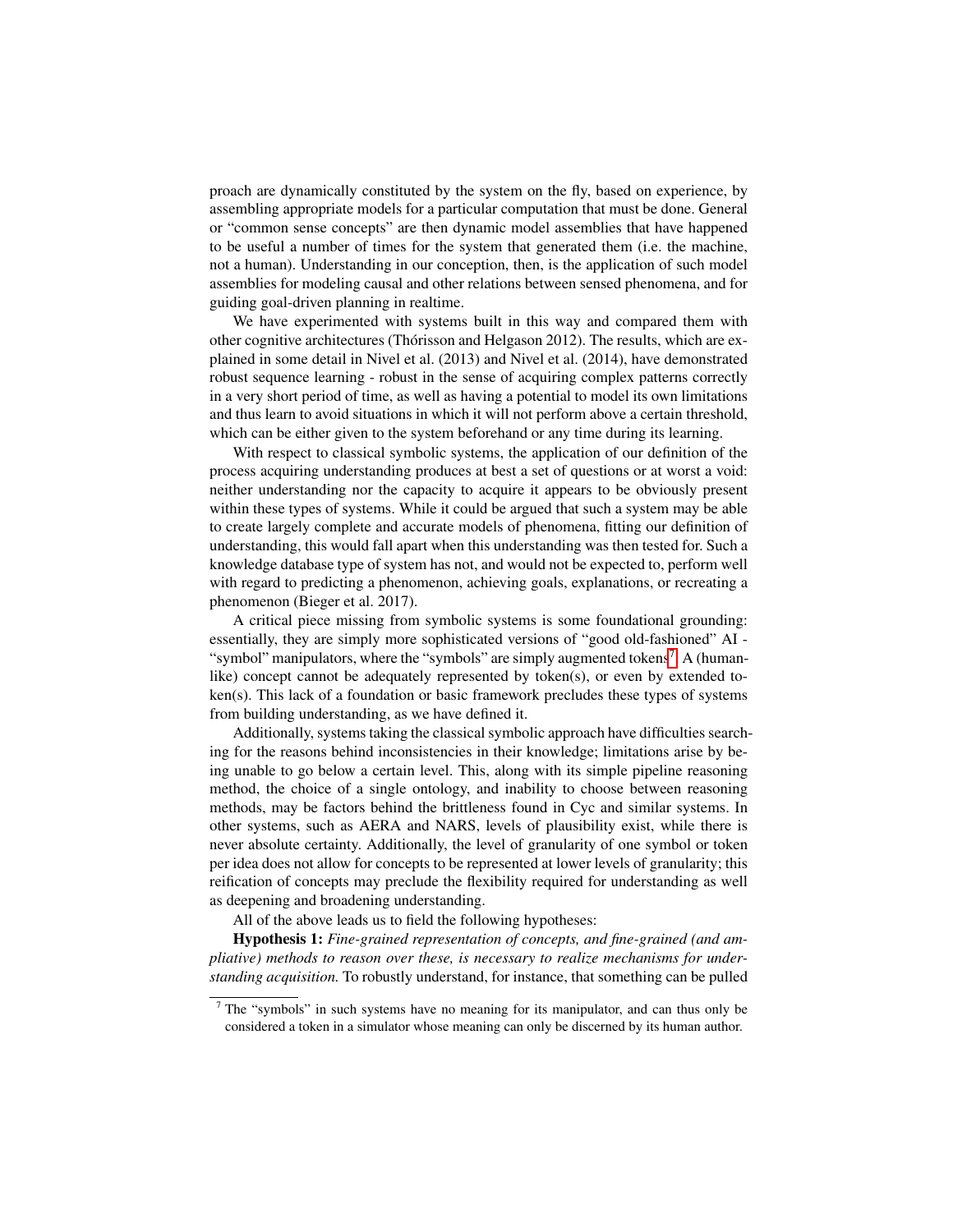by a string but not pushed by a string (Minsky 2006), one needs a reasonably good representation of how matter behaves under various conditions. A classical symbolic approach, as some of those reviewed above, might represent the concept of "string" as a node in a knowledge network whose neighbor nodes are pretty much at that same level. It is not clear how one would infuse such systems with information of the type that could model how strings woven in various manners might behave differently, and that for instance a string made of extra stiff (yet bendable) plastic might be used to push something if the stub is short enough. Or how one would represent the knowledge that should you dip a string into superglue it may harden enough to become stick-like, in which case you can push something with it. (Is it still a "string" in this case? If not, how would this be represented? If yes, is it a different kind of string?). This kind of lowerlevel knowledge can be found for virtually any example of human-level knowledge.

Hypothesis 2: *To ground knowledge acquisition and understanding, a system must be able to do experiments in the domain that is the target of its learning.* A system that builds models of its own experience over time will produce a wealth of data about how the world works. Add to that an ability to do induction and the system can begin to generalize its data and create meta-rules about its experience. Such models will at any and all points in time have inconsistencies and incomplete knowledge - and this is not only something that any such system must be able to live with, it must be able to use it to improve its knowledge. However, without the ability to test knowledge against the real world this may be difficult; it is difficult to imagine how a machine that can only access human-level tokens can ever grow to properly validate or invalidate its knowledge.

Hypothesis 3: *Understanding is necessary for common sense.* In our conceptualization, understanding is the process by which one can acquire reliable, useful knowledge that can be used to predict, intervene, achieve goals, and explain. This seems to us to be the proper foundation for common sense, much more so than the human-centric one that most approaches have taken to common sense so far. Insofar as many of these do not aim for general intelligence but rather some practical tools or other ends, this criticism is of course not justified. Yet even on that end results seem to be slow in coming.

Hypothesis 4: *Symbolic approaches are brittle because they lack proper mechanisms to acquire understanding.* If concepts exist as a set of dozens or hundreds finergrained pee-wee models, as we hypothesize, then using a symbolic approach in order to capture common-sense will not be successful, as a) it prevents the ability for the system to automatically select viewpoints on the knowledge that are relevant to each goal, and b) it removes the ability of the system to be truly grounded, and that type of experiential grounding cannot reasonably be manually written or programmed.

Hypothesis 5: *Symbolic approaches are brittle because they lack mechanisms to resolve logical inconsistencies in their own knowledge introduced by their human programmers.* Because their knowledge is human-centric and human-generated, inconsistencies must be resolved at this level. But their knowledge is fixed at this level, and deeper, more fundamental knowledge and experience does not exist in their knowledgebase to dig into underlying causes. Moreover, their reasoning ability is limited by targeting this kind of knowledge only; a more integrative ampliative reasoning—which unifies deduction, induction, and abduction—in a flexible manner (Wang 2006) seems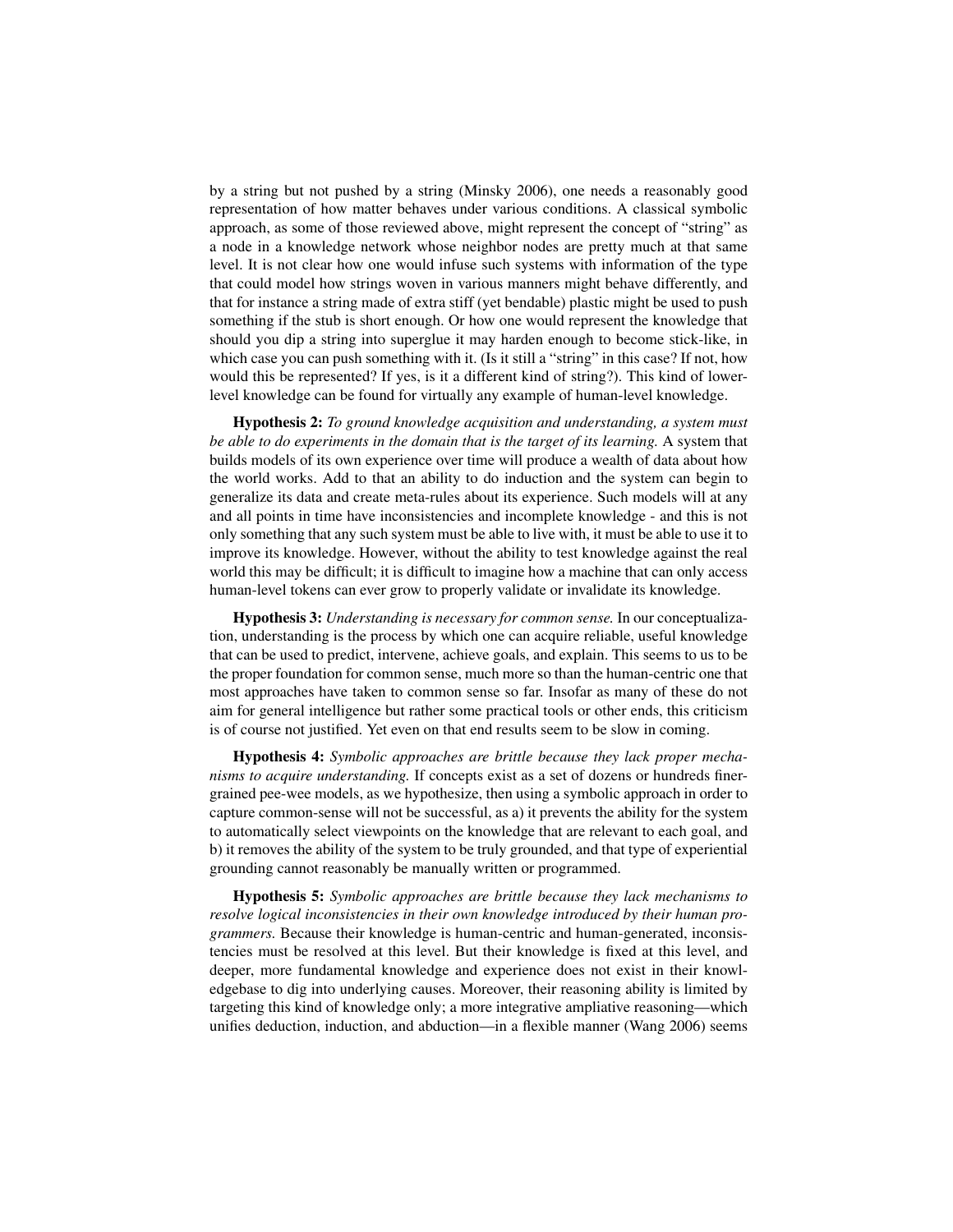necessary, preferably in part learned by the system through experience. However, since this is missing in such systems, this requirement falls flat.

Taken together, if all five hypotheses are valid, this should place rather particular and notable constraints on AGI research. Whether they hold up to scrutiny, presenting promising paths for further experimentation, calls for deeper investigation. We can only hope that we are honing in on something worthwhile, rather than having come to one junction out of a thousand or a million. On that question, our interesting result with peewee-granularity knowledge representation so far (Nivel et al. 2014) should certainly not be a deterrent.

## 5 Conclusion

While classical symbolic systems capture some aspects that are needed for commonsense reasoning, the approaches taken to date seem to a) put an undue emphasis on common-sense reasoning when it should be emphasizing understanding, b) place the machine within a human-centric framework by grounding the concept of common sense in human experience, and c) attempt to teach the system about common sense in a way that is practically impossible, i.e. pre-programming facts. If such systems can be said to understand, then why is their performance so brittle? We argue that a certain minimum level of performance is required in order to show understanding. With respect to approaches to AGI, we have argued that the classical symbolic approaches reviewed (and similar ones) cannot produce understanding or common sense due to their inability to represent concepts at finer granularity, their inability to automatically resolve logical inconsistencies, and that the approach prevents the ability for a system to automatically select viewpoints on the knowledge that are relevant to each goal, and removes the ability of the system to be truly grounded. Brittle systems cannot cope with new ideas, new experiences, new sights and sounds: without this ability, systems can hardly hope to go beyond their current state in any meaningful way.

#### References

Bieger, J., Thórisson, K. R., & Steunebrink, B. (2017). Evaluating understanding. Accepted to *IJCAI Workshop on Evaluating General-Purpose AI*. Melbourne, Australia.

Cambria, E., Olsher, D., & Kowk, K. (2012). Sentic activation: A two-level affective common sense reasoning framework. *Proceedings of the Twenty-Sixth Conference on Artificial Intelligence*. Toronto, Canada: AAAI.

Grimm, S. R. (1988). The value of understanding. *Philosophy Compass 7*(2): 279-299.

Grimm, S. R. (2014). Understanding as knowledge of causes. In A. Fairweather (Ed.), *Virtue Epistemology Naturalized*. New York City: Springer.

Lenat, D. B. (1995). Cyc: A large-scale investment in knowledge infrastructure. *Communications of the ACM 38*(11): 33-38.

Lenat, D. B., Guha, R. V., Pittman, K., Pratt, D., et al. (1990). Cyc: Toward programs with common sense. *Communications of the ACM 33*(8): 30-49.

Liu, H., & Singh, P. (2004). ConceptNet - a practical commonsense reasoning tool-kit. *BT Technology Journal 22*(4): 211-226.